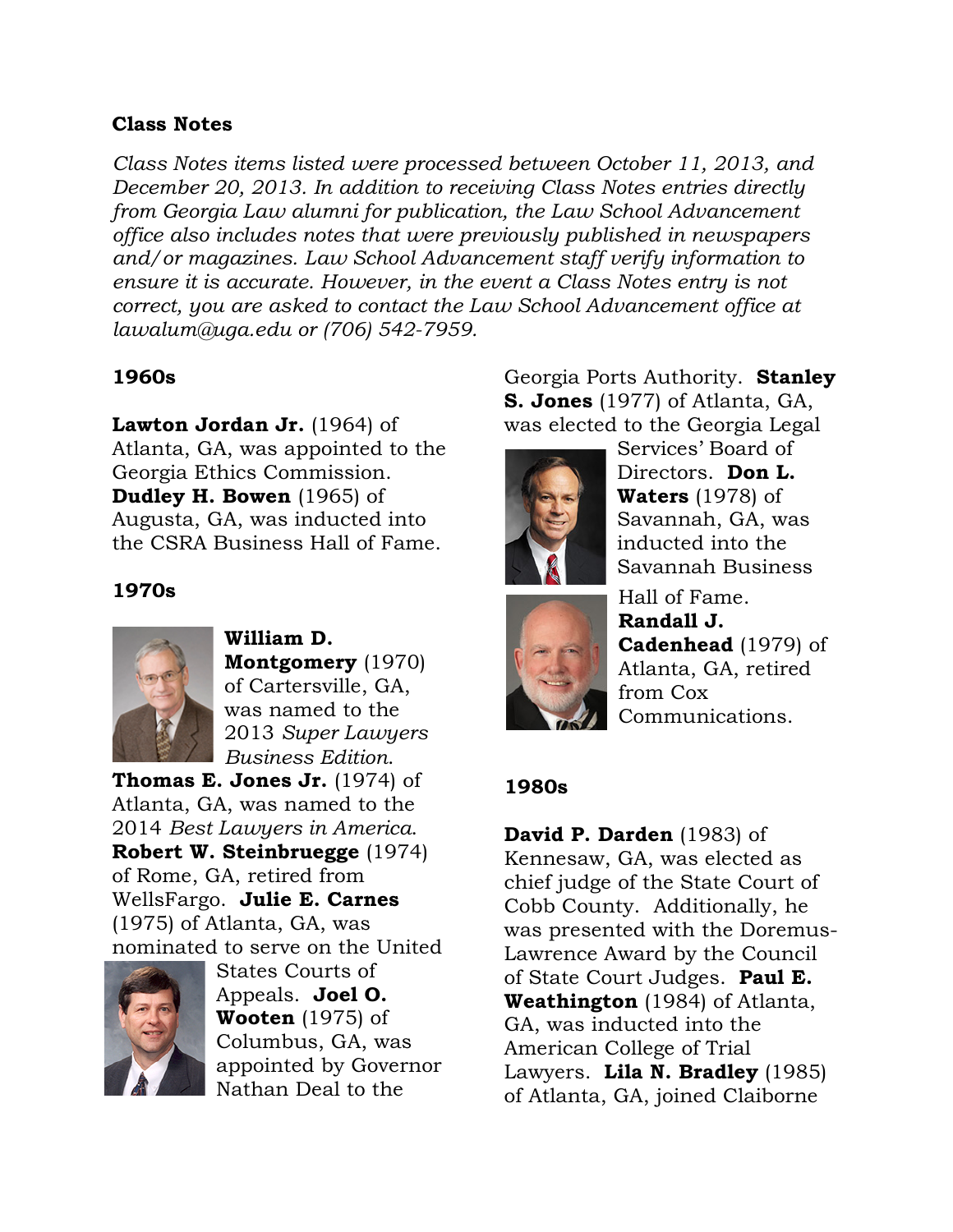& Fox. **John J. Ellington** (1985) of Atlanta, GA, celebrated his marriage to Sandra Kate on October 13, 2013. **Robin E. Hallberg** (1985) of Dahlonega, GA, has established her own law firm. **Vivian D. Hoard** (1985) of Atlanta, GA, was featured in the *Daily Report* for her participation in three different sports to raise money for the Leukemia and Lymphoma Society. **LeeAnn Jones** (1986) of Atlanta, GA, joined the product liability practice of Taylor English Duma. **John A. Thomson** (1986) of Atlanta, GA, was elected as a fellow of the American College of Bankruptcy. **W. Scott Mayfield** (1989) of Atlanta, GA, has established his own law firm. **C. Gregory Ragsdale** (1989) of Suwannee, GA, has established his own law firm.

# **1990 – 1994**

**Santhia L. Curtis** (1991) of Atlanta, GA, was named chief legal officer and secretary to the board of trustees for Morehouse School of Medicine.



**Sonia Baldia** (1992) of Washington, D.C., has joined Kilpatrick Townsend & Stockton as partner. **Robert G. Drummer** (1992)

of Arlington, VA, has joined the Office of the Judge Advocate General as an administrative law attorney.



**Lori M. Surmay** (1992) of Atlanta, GA, has established her own law firm. **Michael M. Raeber** (1993) of Atlanta, GA,

was named executive director of Legal Affairs at the University of Georgia. **Robert W. Kamerschen** (1994) of Atlanta, GA, was named general counsel and senior vice president at Aaron's, Inc.

# **1995 – 1999**

**Bonnie K. Green** (1995) of Charlotte, NC, has joined Higgins & Owens as of counsel. **Stephanie L. Bachman** (1996) of Boulder, CO, has joined Club Holdings as associate general counsel. **John C. Patton** (1996) of Atlanta, GA, has joined Taylor English Duma as a litigation attorney. **I. Marie Livingstone** (1996) of Guyton, GA, was named chief nursing officer at Effingham Health System. **Michael L. Goldberg** (1997) of Atlanta, GA, was inducted into the American College of Trial Lawyers. **Leigh M. May** (1998) of Atlanta, GA, was nominated to serve on the United States District Court for the Northern District of Georgia. **Carla W. McMillian** (1998) of Tyrone, GA, was featured on WJBF News Channel 6 for being the first Asian-American judge appointed to the Georgia Court of Appeals. **Phaedra C. Parks**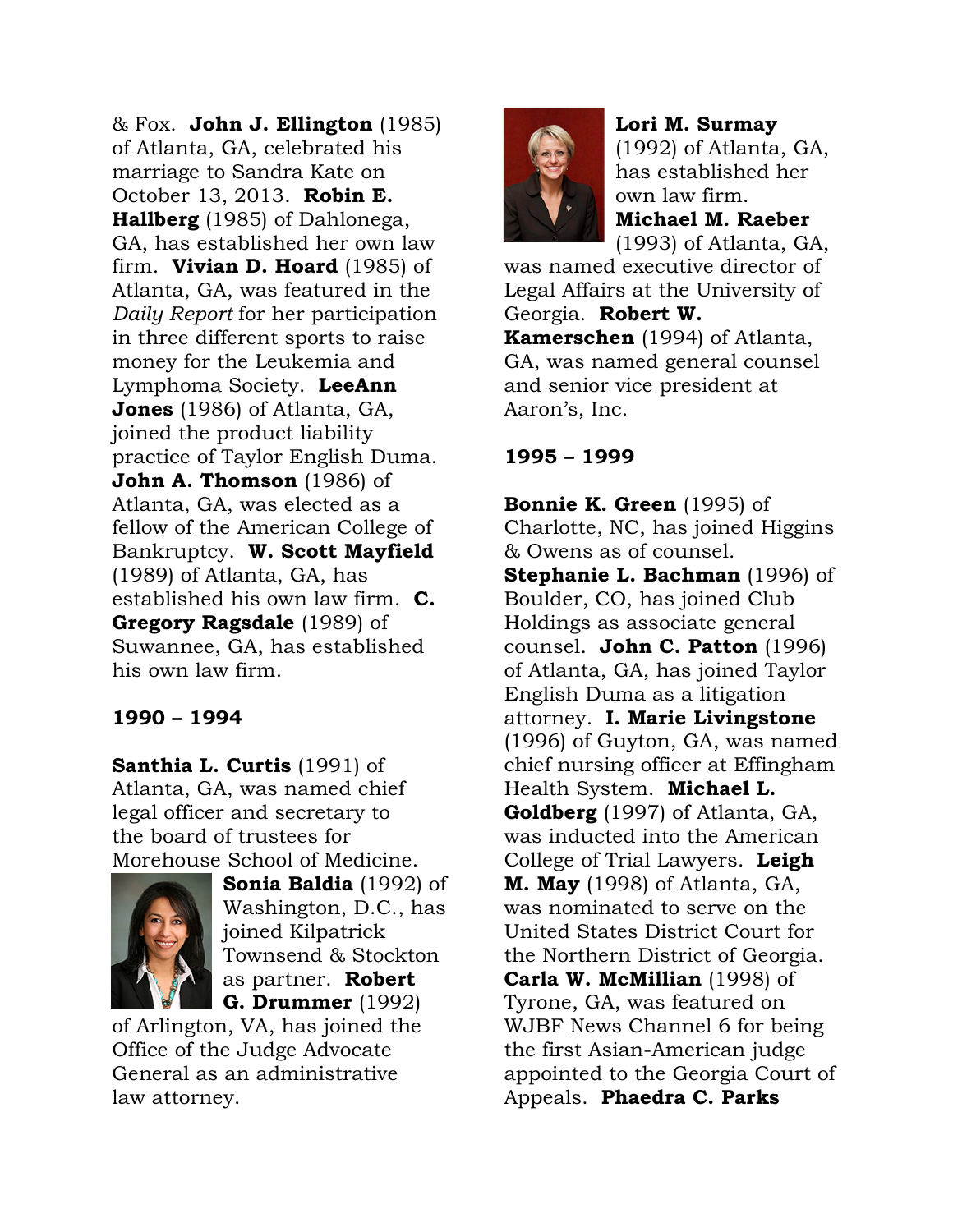(1998) of Atlanta, GA, has published her first book, "The Secrets of the Southern Belle: How to be Nice, Work Hard, Look Pretty, Have Fun, and Never Have an Off Moment." **Charles L. Clay Jr.** (1999) of Atlanta, GA, has established his own law firm. **J. Maria Waters** (1999) of Savannah, GA, has associated with Lester B. Johnson III & Associates. **Kenneth P. Weinberg** (1999) of Homewood, AL, has joined Baker, Donelson, Bearman, Caldwell & Berkowitz.

#### **2000 – 2004**



**Alfred L. Evans III** (2000) of Atlanta, GA, has established his own law firm. **James B. Trotter** (2000) of Augusta, GA, was

named to the 2014 Bulldog 100 list. **C. Tippins Burch** (2001) of Atlanta, GA, was named a member of the Leadership Georgia Class of 2014. **Jeffrey N. Woodard** (2001) of Chattanooga, TN, was appointed as senior vice president and chief legal officer of Erlanger Health System. **Sandra F. Lekan** (2002) of Dunwoody, GA, has joined the Russell's Law Firm. **Nitin A. Sathe** (2002) of Alexandria, VA, has joined Iron Point Partners as legal director. **Kevin J. Tallant** (2002) of Cumming, GA, was elected to the Citizens Bank of Forsyth County Board of

Directors. **Joseph B. Evans** (2003) of Dalton, GA, has joined the Federal Firm as managing partner. **Jonathan E. Hawkins** (2003) of Atlanta, GA, has joined Krevolin & Horst as partner.



**Christy D. Jordan** (2003) of Brunswick, GA, was named director of risk management and assistant general

counsel of Southeast Georgia Health System. Additionally, she celebrated with her husband, Chris, the birth of their son, David, on June 10, 2013. **Brett M. Willis** (2003) of Gainesville, GA, has been named Assistant Circuit Defender of the Year by the Georgia Association of Circuit Public Defenders. **Christopher R. Abrego** (2004) of Atlanta, GA, has established his own law firm. **Russell E. Blythe** (2004) of Atlanta, GA, was named partner at King & Spalding. **Brian W. Looby** (2004) of Kennesaw, GA, has joined McGuire Woods Consulting as vice president of government relations. **Ronald E. Mabra** (2004) of Fayetteville, GA, was named to the 2014 Bulldog 100 list. **Johnny C. Walker** (2004) of San Jose, CA, has joined the Department of Homeland Security.

#### **2005 – 2009**

**John C. Marler** (2005) of Claremont, CA, has joined the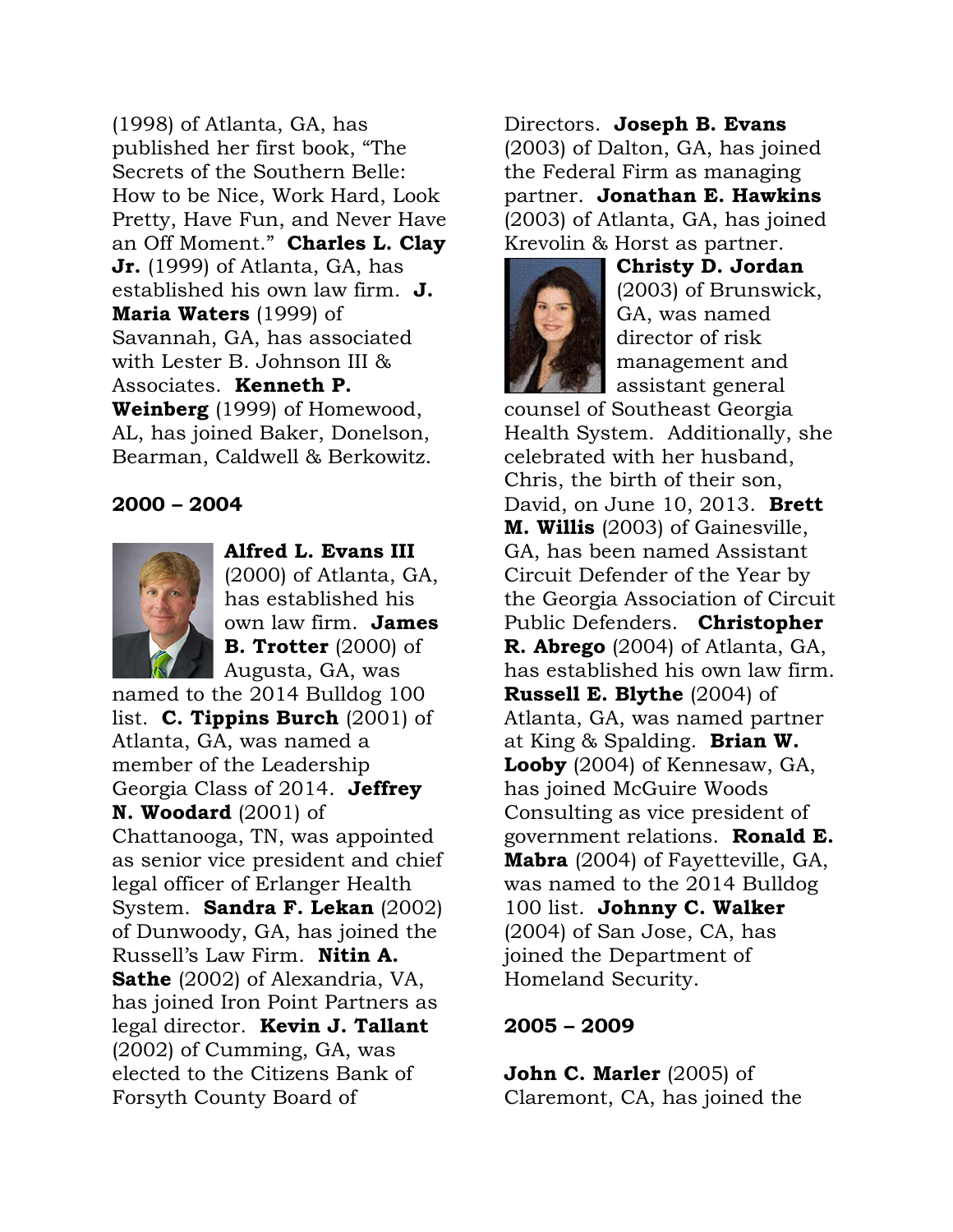Anschutz Entertainment Group as senior director. **Bisa F. Ajanaku** (2006) of Atlanta, GA, has joined Grady Health System as associate general counsel. **Otis A. Brumby III** (2006) of Marietta, GA, was named a member of the Leadership Georgia Class of 2014. **Amelie B. Messingham** (2006) of Tucson, AZ, was named partner at Snell & Wilmer. **Zachary S. Shewmaker** (2006) of Atlanta, GA, has joined Van Sent Law. **Lindsey E. Arnold** (2007) of Nashville, TN, has associated with Aller, Lansden, Dortch & Davis. **Tedra C. Hobson** (2007) of Atlanta, GA, was chosen by the Georgia Trial Lawyers Association for its inaugural class of the Leadership Education & Advanced Direction program.



**Jessica L. Simmons** (2007) of Winston Salem, NC, celebrated her marriage to Matthew Simmons on November 4, 2013. **Jennifer K. Coalson**

(2008) of Atlanta, GA, was chosen by the Georgia Trial Lawyers Association for its inaugural class of the Leadership Education & Advanced Direction program. **Chloe F. Johnson** (2009) of Hot Springs, NC, has joined the North Carolina Advocated for Justice. **Tyler M. Love** (2009) of Savannah, GA, has established his own law firm. **Andrew T. Yonchak** (2009) of Memphis, TN,

has joined Baker, Donelson, Bearman, Caldwell & Berkowitz.

#### **2010 – 2013**

**Jessica N. Casey** (2010) of Atlanta, GA, has associated with Jones Day. **Yae S. Chung** (2010) of Birmingham, AL, has joined BBVA Compass as corporate counsel. **Timothy F. Dewberry** (2010) of Austin, TX, has associated with Dechert. **Ashley A. King** (2010) of Macon, GA, has joined AirWatch as counsel. **Laura L. Ogg** (2010) of Riverton, WY, has associated with Eraclides, Gelman, Hall, Indek, Goodman & Waters. **Marisa N. Pins** (2011) of Atlanta, GA, has associated with Nelson Mullins Riley & Scarborough. **Morgan E. Duncan** (2012) of Columbus, GA, was chosen by the Georgia Trial Lawyers Association for its inaugural class of the Leadership Education & Advanced Direction program. **Zachary S. Howard**  (2012) of Savannah, GA, has associated with Oliver Maner. **Chadrick A. Mance** (2012) of Toccoa, GA, has established his



own law firm. **B. Clarke Nash** (2012) of Atlanta, GA, has established his own law firm. **D. Samuel Roberson** (2012) of Monroe, GA, has

joined Atkinson Ferguson. **Eric**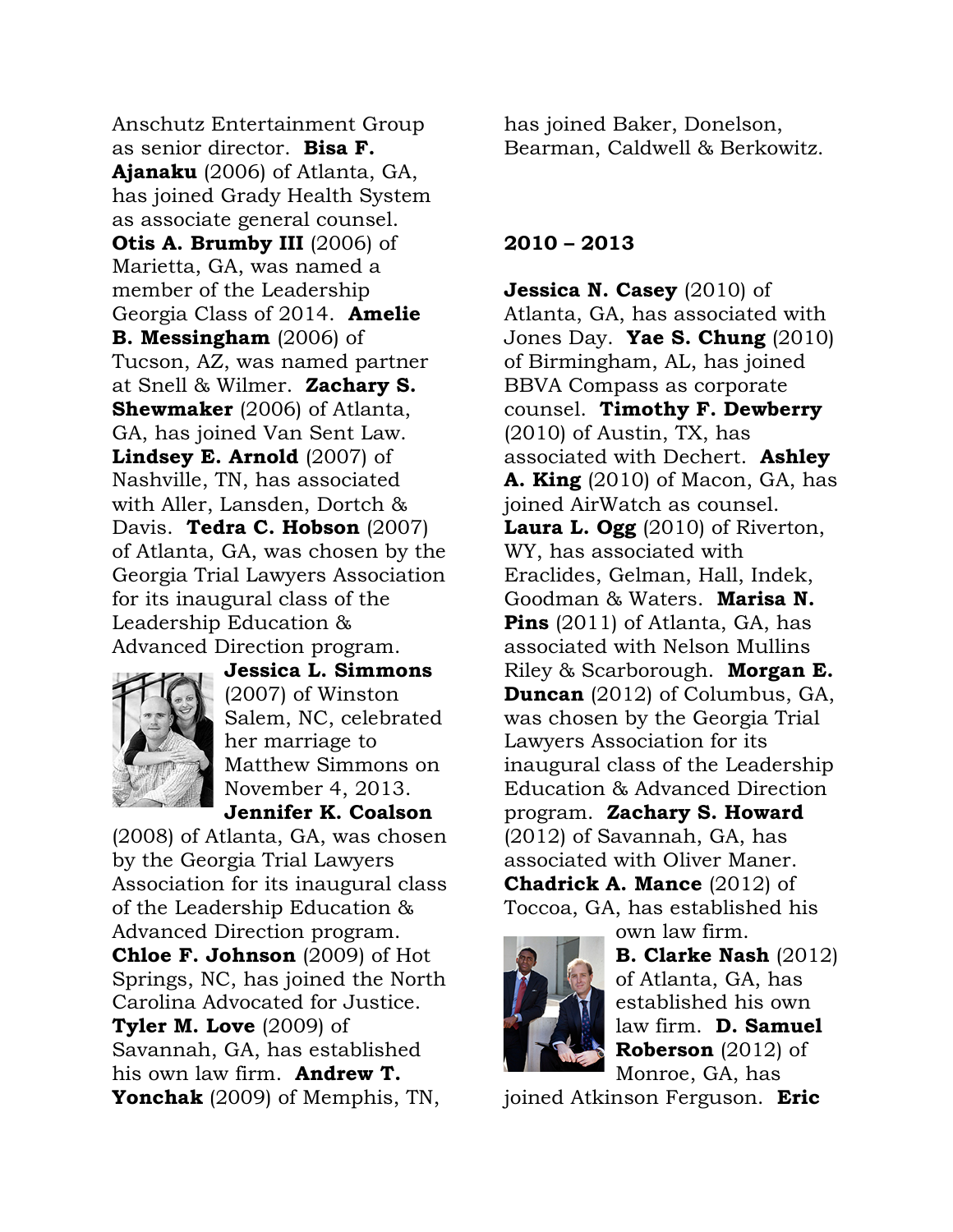**L. Roden** (2012) of Savannah, GA, has established his own law firm. **Jeanmarie Tankersley** (2012) of Greenville, SC, has associated with McAngus Goudelock and Courie. **Jordan Arkin** (2013) of Atlanta, GA, has associated with Pace Law. **Charles A. Arnold** (2013) of Atlanta, GA, has associated with King & Spalding. **Brian J. Atkinson** (2013) of Winder, GA, has joined the Superior Court of Barrow County. **Amina Bakari** (2013) of Lawrenceville, GA, has joined the Gwinnett County Solicitor as an assistant solicitor. **Justin M. Bargeron** (2013) of Savannah, GA, has associated with the Conner Law Group. **David Bartholomew** (2013) of Atlanta, GA, has joined the Georgia Law Center for the Homeless as a UGA Fellow. **Joseph Bennett III** (2013) of Gainesville, GA, has joined the Piedmont Judicial Circuit as a staff attorney. **Kelly A. Blair** (2013) of Jacksonville, FL, was selected to serve as a law clerk to the Honorable Marcia Morales Howard. **Lucas Bradley** (2013) of Savannah, GA, has associated with Bouhan Falligant. **Graham K. Brantley** (2013) of Duluth, GA, has joined Andersen Tate & Carr. **Brittany M. Cambre** (2013) of Atlanta, GA, has associated with Sutherland Asbill & Brennan. **Cao "Carrie" Weiting** (2013) of Atlanta, GA, has associated with Kilpatrick

Townsend & Stockton. **Tina Cheng** (2013) of Savannah, GA, has joined Savage Turner Pinckney & Madison. **Philip Clark** (2013) of Monroe, GA, has joined the Walton County Public Defender's Office. **Emily A. Cook** (2013) of Atlanta, GA, has joined Kaufman, Miller & Forman. **William C. Cullens** (2013) of St. Simons Island, GA, has joined Roberts Tate. **Emily D. Davison** (2013) of Winston, GA, has joined Sherrod & Bernard. **Tyler A. Dillard** (2013) of Mineral Bluff, GA, has associated with Andersen Tate & Carr. **Harry D. Dixon III** (2013) of Savannah, GA, has associated with Donnie Dixon, Attorney at Law. Additionally, he won the ABA Standing Committee on Law and National Security's 2013 Law Student Writing Competition. **Burke Doherty** (2013) of Athens, GA, has joined the Gwinnett County Solicitor's Office. **Kelsey P. Donnalley** (2013) of Atlanta, GA, has associated with Kilpatrick Townsend & Stockton. **Stuart L. Douglas** (2013) of Athens, GA, has associated with Durden & Mills. **Kori E. Flake** (2013) of Atlanta, GA, has associated with Freeman Mathis & Gary. **Amanda C. Floyd** (2013) of Lawrenceville, GA, has joined Mahaffey Pickens Tucker. **Doyle L. Johnson** (2013) of Athens, GA, has associated with Timmons, Warnes & Anderson. **Daniel J. Monahan** (2013) of